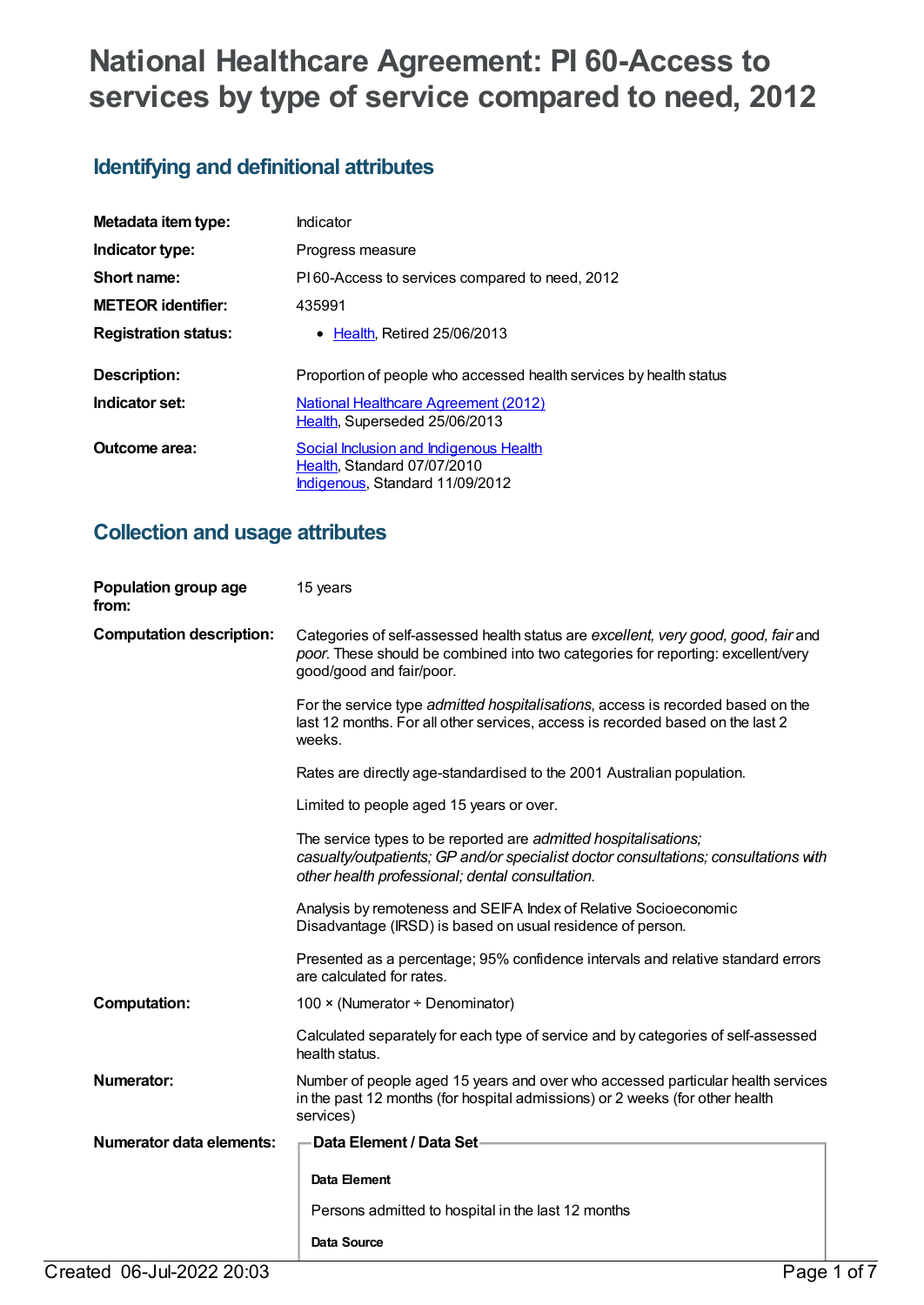## ABS [2004-05](https://meteor.aihw.gov.au/content/394145) National Health Survey (NHS)

#### **Guide for use**

Data source type: Survey Data element categories: Hospitalised in the last 12 months, not hospitalised in the last 12 months, not applicable

# **Data Element / Data Set**

[Person—age,](https://meteor.aihw.gov.au/content/303794) total years N[NN]

## **Data Source**

ABS 2004-05 National [Aboriginal](https://meteor.aihw.gov.au/content/394146) and Torres Strait Islander Health Survey (NATSIHS)

#### **Guide for use**

Data source type: Survey

# **Data Element / Data Set**

# **Data Element**

Persons who consulted a dentist or dental professional

**Data Source**

ABS [2004-05](https://meteor.aihw.gov.au/content/394145) National Health Survey (NHS)

## **Guide for use**

Data source type: Survey Data element categories: Consulted a dentist or dental professional, did not consult a dentist or dental professional, not applicable, not stated

# **Data Element / Data Set**

# **Data Element**

Persons who consulted other health professional

#### **Data Source**

ABS [2004-05](https://meteor.aihw.gov.au/content/394145) National Health Survey (NHS)

#### **Guide for use**

Data source type: Survey Data element categories: Consulted other health professional, did not consult other health professional, not known, not stated, not applicable

# **Data Element / Data Set**

# **Data Element**

Persons who visited casualty/emergency or outpatients

**Data Source**

# ABS [2004-05](https://meteor.aihw.gov.au/content/394145) National Health Survey (NHS)

#### **Guide for use**

Data source type: Survey Data element categories: Visited casualty/emergency or outpatients, not visited casualty/emergency or outpatients, not applicable

# **Data Element / Data Set**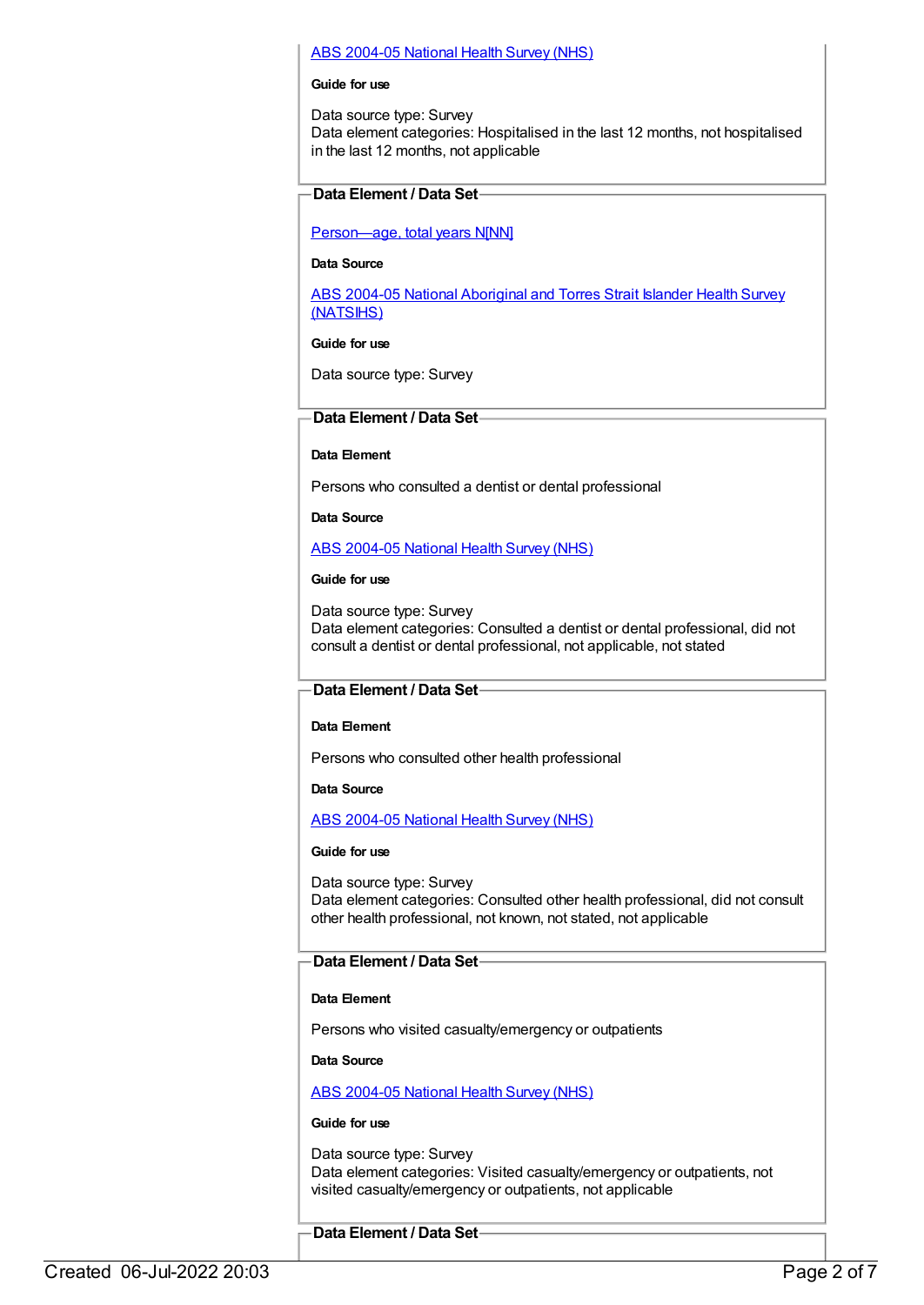#### **Data Element**

Persons admitted to hospital in the last 12 months

## **Data Source**

ABS 2004-05 National Aboriginal and Torres Strait Islander Health Survey [\(NATSIHS\)](https://meteor.aihw.gov.au/content/394146)

#### **Guide for use**

Data source type: Survey Data element categories: Hospitalised in the last 12 months, not hospitalised in the last 12 months, not applicable

### **Data Element / Data Set**

#### **Data Element**

Persons who consulted a dentist or dental professional

#### **Data Source**

ABS 2004-05 National [Aboriginal](https://meteor.aihw.gov.au/content/394146) and Torres Strait Islander Health Survey (NATSIHS)

#### **Guide for use**

Data source type: Survey Data element categories: Consulted a dentist or dental professional, did not consult a dentist or dental professional, not applicable, not stated

## **Data Element / Data Set**

#### **Data Element**

Persons who consulted other health professional

#### **Data Source**

ABS 2004-05 National [Aboriginal](https://meteor.aihw.gov.au/content/394146) and Torres Strait Islander Health Survey (NATSIHS)

#### **Guide for use**

Data source type: Survey Data element categories: Consulted other health professional, did not consult other health professional, not known, not stated, not applicable

#### **Data Element / Data Set**

#### **Data Element**

Persons who visited casualty/outpatients in the last 12 months

#### **Data Source**

ABS 2004-05 National [Aboriginal](https://meteor.aihw.gov.au/content/394146) and Torres Strait Islander Health Survey (NATSIHS)

## **Guide for use**

Data source type: Survey Data element categories: Visited casualty/emergency or outpatients, not visited casualty/emergency or outpatients, not applicable

### **Data Element / Data Set**

[Person—age,](https://meteor.aihw.gov.au/content/303794) total years N[NN]

**Data Source**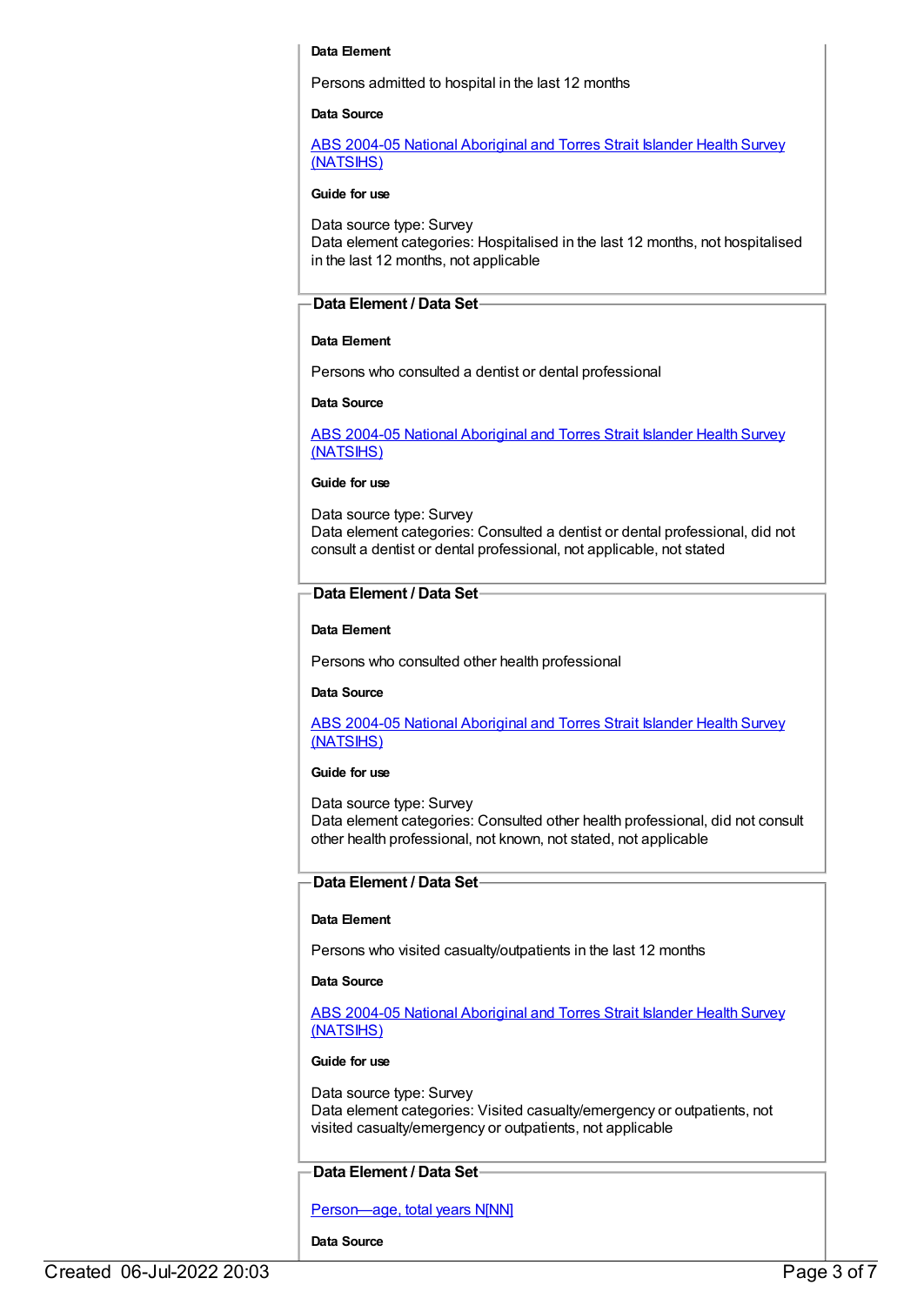| ABS 2004-05 National Health Survey (NHS) |  |  |  |
|------------------------------------------|--|--|--|
|                                          |  |  |  |

**Guide for use**

Data source type: Survey

| Denominator:                                                                   | Population aged 15 years and over                                                                                                                                                                                                                                                                                                                            |  |
|--------------------------------------------------------------------------------|--------------------------------------------------------------------------------------------------------------------------------------------------------------------------------------------------------------------------------------------------------------------------------------------------------------------------------------------------------------|--|
| Denominator data                                                               | Data Element / Data Set-                                                                                                                                                                                                                                                                                                                                     |  |
| elements:                                                                      | Person-age, total years N[NN]                                                                                                                                                                                                                                                                                                                                |  |
|                                                                                | <b>Data Source</b>                                                                                                                                                                                                                                                                                                                                           |  |
|                                                                                | <b>ABS 2004-05 National Health Survey (NHS)</b>                                                                                                                                                                                                                                                                                                              |  |
|                                                                                | Guide for use                                                                                                                                                                                                                                                                                                                                                |  |
|                                                                                | Data source type: Survey                                                                                                                                                                                                                                                                                                                                     |  |
|                                                                                | Data Element / Data Set-                                                                                                                                                                                                                                                                                                                                     |  |
|                                                                                | Person-age, total years N[NN]                                                                                                                                                                                                                                                                                                                                |  |
|                                                                                | Data Source                                                                                                                                                                                                                                                                                                                                                  |  |
|                                                                                | ABS 2004-05 National Aboriginal and Torres Strait Islander Health Survey<br>(NATSIHS)                                                                                                                                                                                                                                                                        |  |
|                                                                                | Guide for use                                                                                                                                                                                                                                                                                                                                                |  |
|                                                                                | Data source type: Survey                                                                                                                                                                                                                                                                                                                                     |  |
|                                                                                |                                                                                                                                                                                                                                                                                                                                                              |  |
| Disaggregation:<br>Nationally and by state and territory, by service type, by: |                                                                                                                                                                                                                                                                                                                                                              |  |
|                                                                                | • self-assessed health status<br>• self-assessed health status by Indigenous status<br>• self-assessed health status by remoteness (Australian Standard<br>Geographical Classification Remoteness Structure)<br>• self-assessed health status by SEIFA Index of Relative Socioeconomic<br>Disadvantage (IRSD) quintiles<br>Nationally, by SEIFA IRSD deciles |  |
|                                                                                | Some disaggregation may result in numbers too small for publication.                                                                                                                                                                                                                                                                                         |  |
| <b>Disaggregation data</b>                                                     | Data Element / Data Set-                                                                                                                                                                                                                                                                                                                                     |  |
| elements:                                                                      | Data Element                                                                                                                                                                                                                                                                                                                                                 |  |
|                                                                                | General health status                                                                                                                                                                                                                                                                                                                                        |  |
|                                                                                | <b>Data Source</b>                                                                                                                                                                                                                                                                                                                                           |  |
|                                                                                |                                                                                                                                                                                                                                                                                                                                                              |  |
|                                                                                | ABS 2004-05 National Health Survey (NHS)<br>Guide for use                                                                                                                                                                                                                                                                                                    |  |
|                                                                                |                                                                                                                                                                                                                                                                                                                                                              |  |
|                                                                                | Data source type: Survey<br>Data element codes: Excellent, very good, good, fair, poor, not applicable                                                                                                                                                                                                                                                       |  |
|                                                                                | Data Element / Data Set-                                                                                                                                                                                                                                                                                                                                     |  |
|                                                                                | Data Element                                                                                                                                                                                                                                                                                                                                                 |  |
|                                                                                | Person-area of usual residence, geographical location code (ASGC 2001)                                                                                                                                                                                                                                                                                       |  |
|                                                                                | Data Source                                                                                                                                                                                                                                                                                                                                                  |  |
|                                                                                | <b>ABS 2004-05 National Health Survey (NHS)</b>                                                                                                                                                                                                                                                                                                              |  |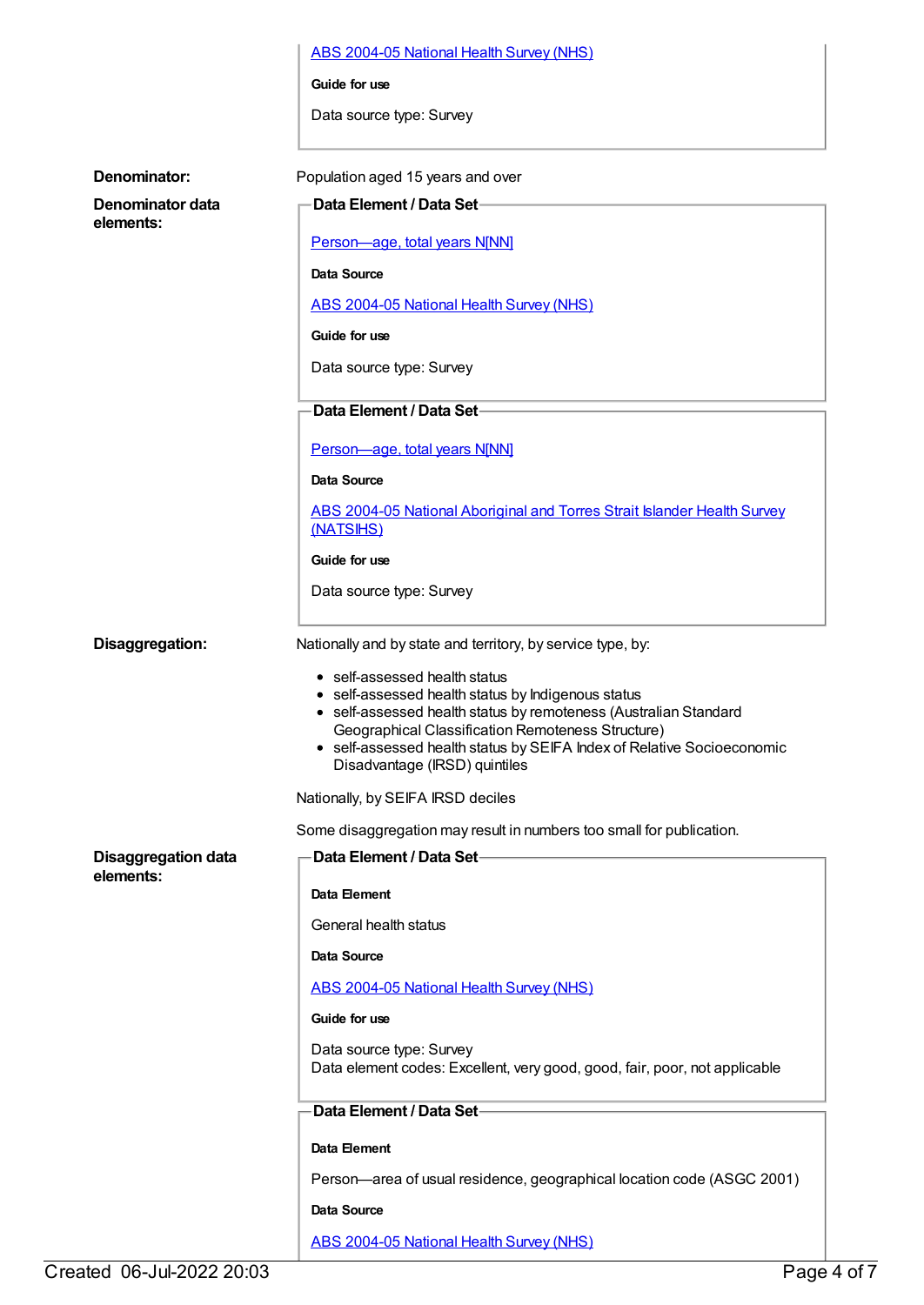#### **Guide for use**

Data source type: Survey Used for disaggregation by state/territory, remoteness and SEIFA IRSD

## **Data Element / Data Set**

#### **Data Element**

General health status

**Data Source**

ABS 2004-05 National [Aboriginal](https://meteor.aihw.gov.au/content/394146) and Torres Strait Islander Health Survey (NATSIHS)

## **Guide for use**

Data source type: Survey Data element codes: Excellent, very good, good, fair, poor, not applicable

# **Data Element / Data Set**

#### **Data Element**

Person—area of usual residence, geographical location code (ASGC 2001)

**Data Source**

ABS 2004-05 National [Aboriginal](https://meteor.aihw.gov.au/content/394146) and Torres Strait Islander Health Survey (NATSIHS)

#### **Guide for use**

Data source type: Survey Used for state/territory disaggregation by Indigenous status

# **Data Element / Data Set**

[Person—Indigenous](https://meteor.aihw.gov.au/content/291036) status, code N

#### **Data Source**

ABS [2004-05](https://meteor.aihw.gov.au/content/394145) National Health Survey (NHS)

#### **Guide for use**

Data source type: Survey

## **Data Element / Data Set**

[Person—Indigenous](https://meteor.aihw.gov.au/content/291036) status, code N

## **Data Source**

ABS 2004-05 National [Aboriginal](https://meteor.aihw.gov.au/content/394146) and Torres Strait Islander Health Survey (NATSIHS)

#### **Guide for use**

Data source type: Survey

**Comments:** Most recent data available for 2012 CRC report: 2004-05 (total population: NHS); 2004–05: (Indigenous status: NATSIHS and NHS).

NO NEW DATA FOR 2012 REPORTING

For further detailed analysis by Indigenous status see the National Indigenous Reform Agreement (NIRA) report.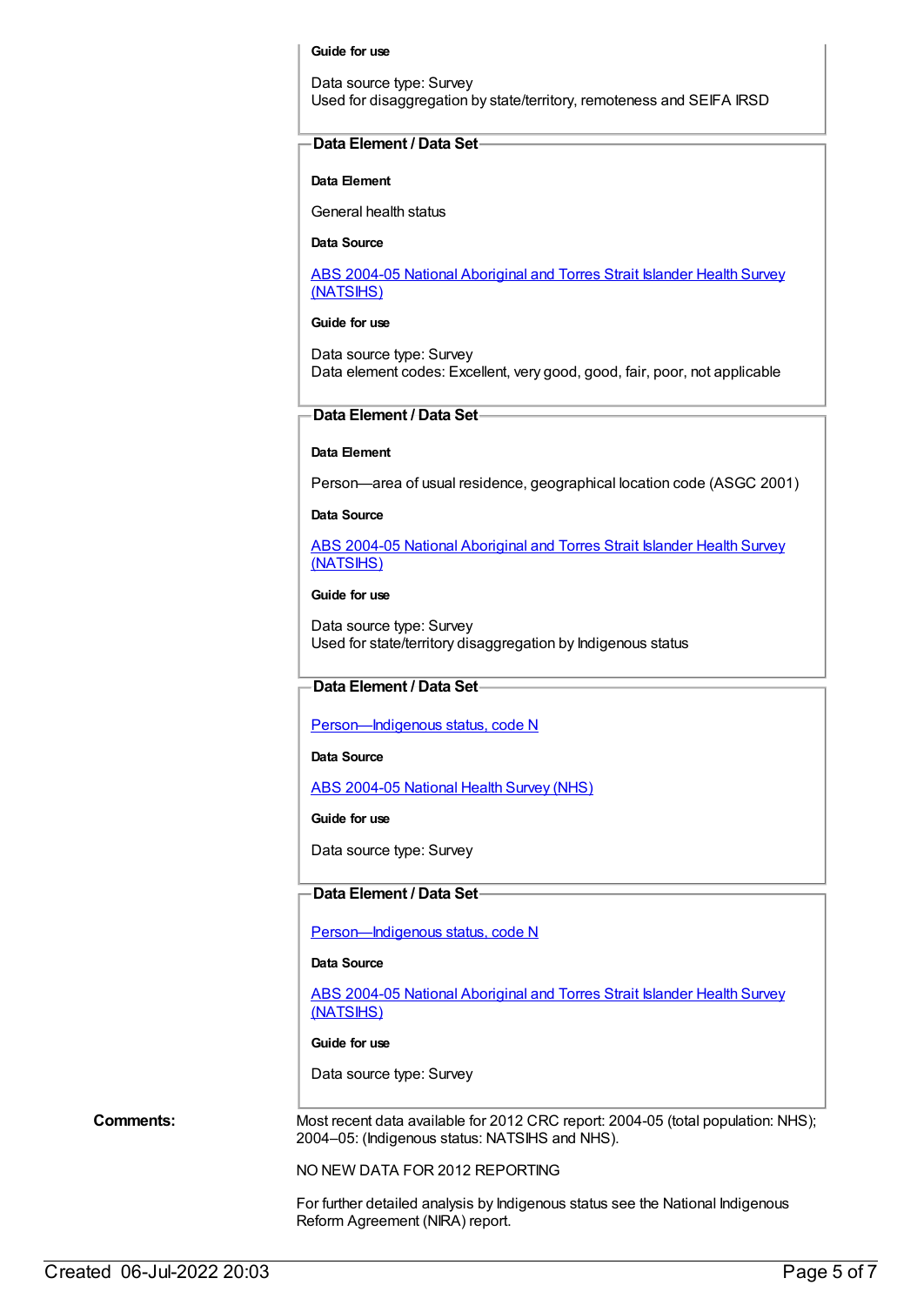# **Representational attributes**

| <b>Representation class:</b> | Percentage |
|------------------------------|------------|
| Data type:                   | Real       |
| Unit of measure:             | Person     |
| Format:                      | N[NN].N    |

# **Indicator conceptual framework**

| <b>Framework and</b> | <b>Effectiveness</b> |
|----------------------|----------------------|
| dimensions:          |                      |
|                      | Accessibility        |

# **Data source attributes**

 $Data$  **sources:** 

| Data Source                                                                           |
|---------------------------------------------------------------------------------------|
| <b>ABS 2004-05 National Health Survey (NHS)</b>                                       |
| Frequency                                                                             |
| Every 3 years                                                                         |
| Data custodian                                                                        |
| <b>Australian Bureau of Statistics</b>                                                |
| Data Source                                                                           |
| ABS 2004-05 National Aboriginal and Torres Strait Islander Health Survey<br>(NATSIHS) |
| Frequency                                                                             |
| Every 6 years                                                                         |
| Data custodian                                                                        |
| <b>Australian Bureau of Statistics</b>                                                |

# **Accountability attributes**

| <b>Reporting requirements:</b>                           | National Healthcare Agreement          |
|----------------------------------------------------------|----------------------------------------|
| <b>Organisation responsible</b><br>for providing data:   | <b>Australian Bureau of Statistics</b> |
| <b>Further data development / Specification: Interim</b> |                                        |

**collection required: Source and reference attributes**

# **Relational attributes**